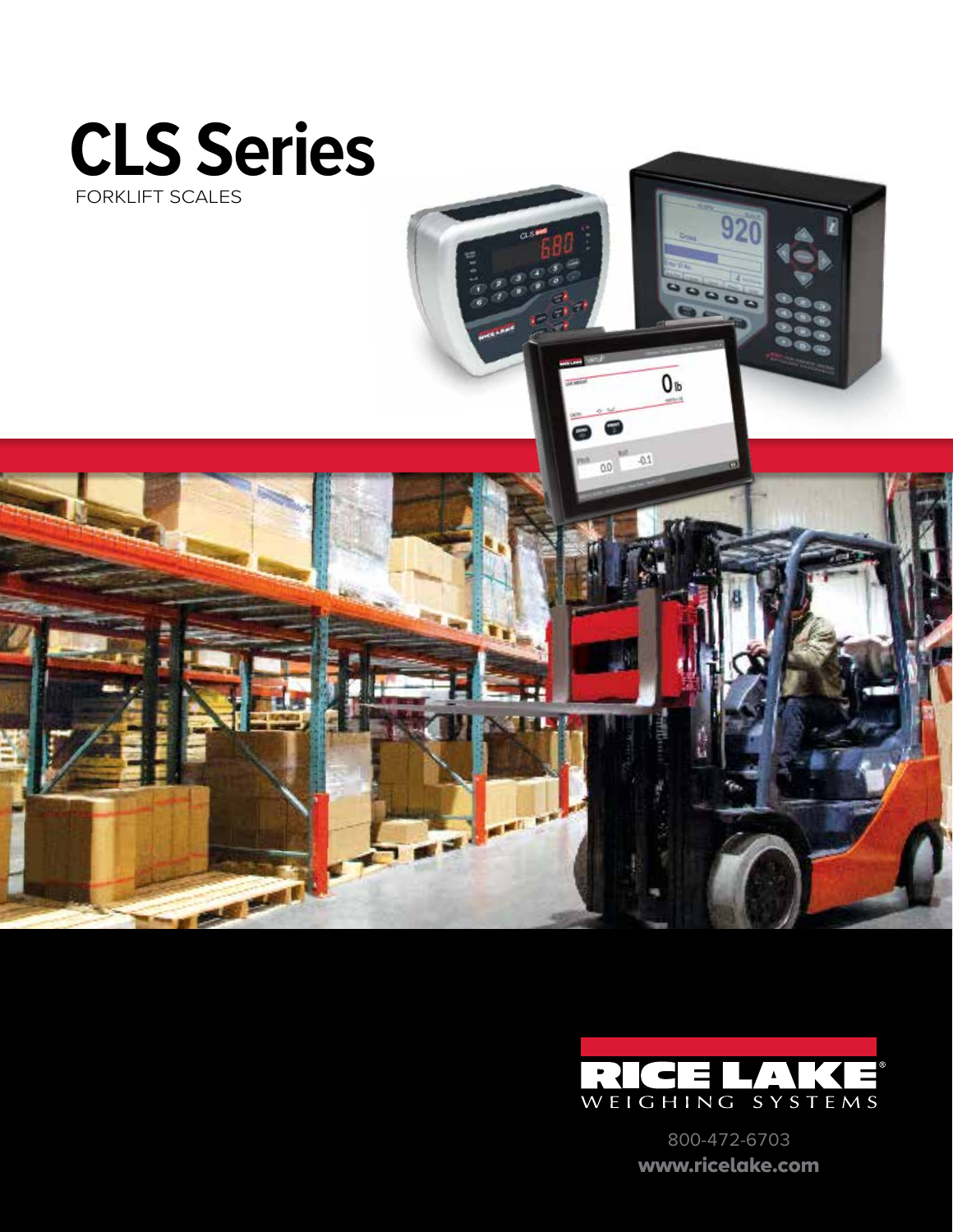# Weigh, transfer and collect data in one efficient step.

Stopping to weigh inventory at a floor scale can be a time-consuming process. Rice Lake Weighing Systems' CLS Series forklift scales provide a more efficient use of time, money and floor space by transforming forklifts into mobile scales.

#### How It Works

The CLS Series forklift system include's a weight indicator and scale carriage assembly. The scale fastens to the existing forklift carriage and the tines will connect to the scale. When the tines lift a load, the weight will register on the load cell found inside the scale carriage and display on the weight indicator.

#### The industry's most durable solution.

CLS Series forklift scales can be installed on Class II or Class III forklifts, and are compatible with most attachments and load backstops. They are manufactured in Wisconsin, USA with a combination of precise, automated technology and the benefit of handmade care to produce long-lasting, reliable weighing systems.

CLS Series forklift scales feature mechanical overload protection and a reinforced cover plate to protect load cells. The centering pin is welded directly to the scale, whereas many competitive models use mounting bolts which are prone to shearing and lateral sliding of the scale. Three indicator options make it simple to create the best system for each application. Choose from two traditional indicators and one virtual indicator to complete the CLS forklift scale system.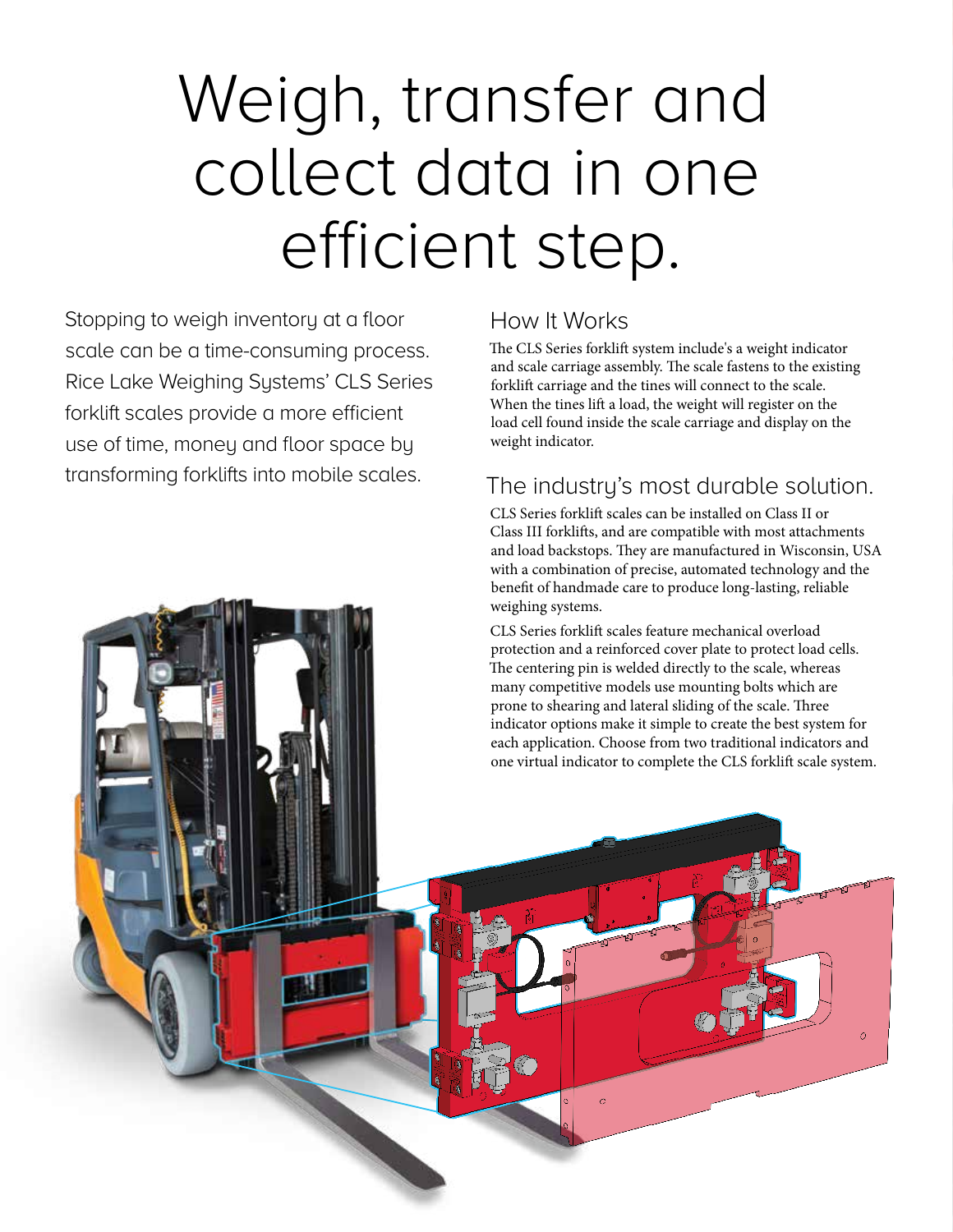